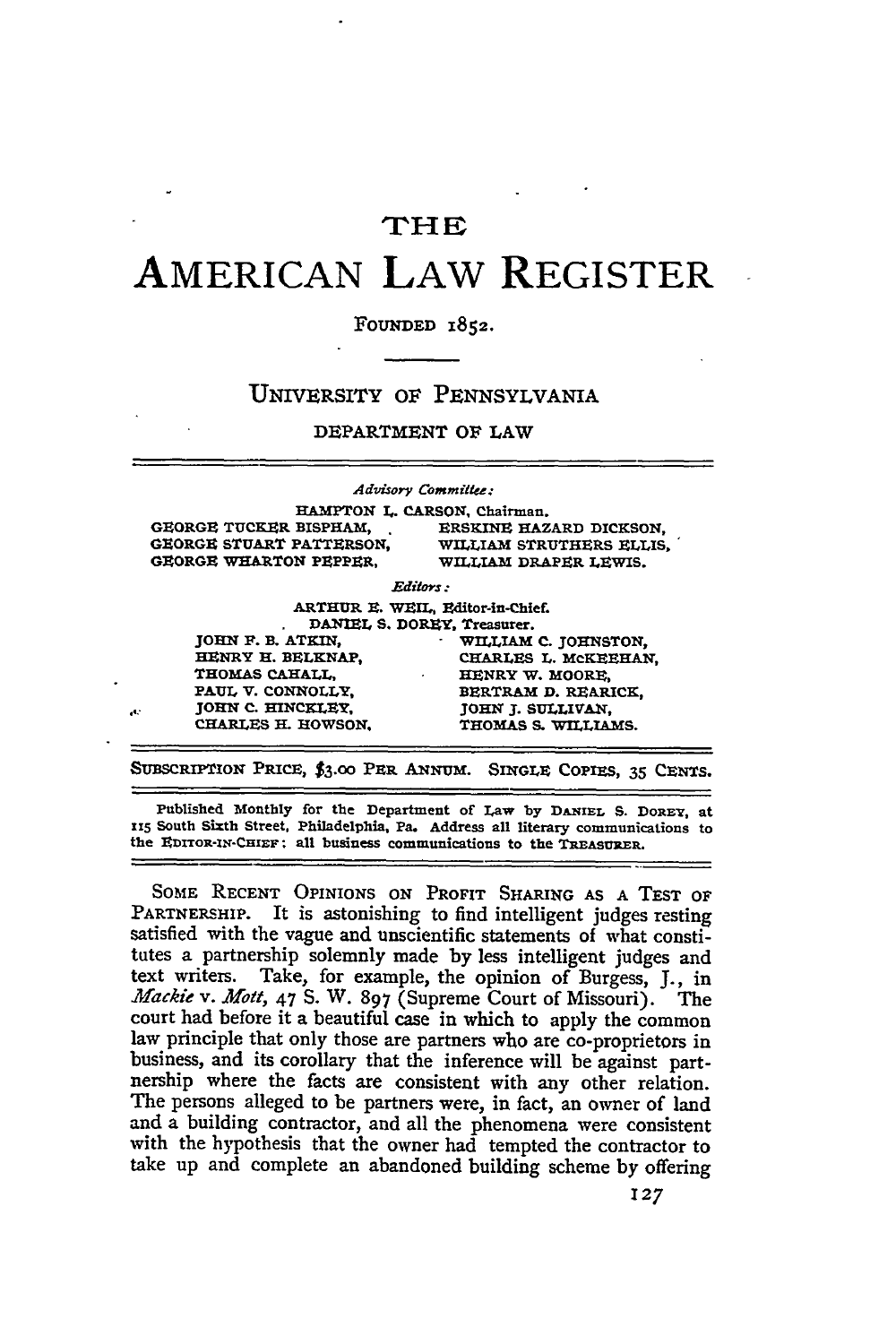him a share in the ultimate profits. The court rightly decided that here was no partnership; but one searches the opinion in vain for a clear-cut and intelligible statement of what a partnership is. Theophilus Parsons is quoted to the effect that the question . "must generally, and perhaps always, be determined by the intention of the parties." **If** by this is meant that the parties are partners if they have manifested an intention to become co-proprietors of a common business, each having all the powers and privileges that mark an owner, it is a sound but blind statement of. the common law. If (as is more likely) it means that an "intention to become partners" is material to the solution of the problem, it may be disposed of by a reference to the lucid judgment of Sir<br>George Jessel in *Poolev v. Driver.* 5 Ch. D. 458 (1876). Har-George Jessel in *Pooley v. Driver*, 5 Ch. D. 458 (1876). rison, C. J., in *Gates v. Johnson, 77* N. W. **407,** is apparently satisfied with the familiar and well-nigh meaningless phrase to the effect that partnership exists where there is "a community of interest in a business enterprise and in. the profits thereof." In pleasing contrast to these views is the recognition given by Temple, J., to *Cox v. Hickman,* 8 H. L. C. **268** (1868), and *Eastman v. Clark, 53* N. H. **276** (1876), and the true theory of partnership which those cases expound; *Coward v. Clanton*, *55 Pac.* **147.** He denies that the California Code makes profit sharing the test of partnership. He observes that the code definition -would not lack much of a good definition of a partnership if the clause in regard to a division of profits were omitted. It would read: "Partnership is the association of two or more persons for the purpose of carrying on business together." He is right. Insert the words *"as co-propiietors"* after the word "persons," and the definition accurately describes the relation. Failure to grasp the full significance of this test has just led the Supreme Court of North Carolina *(Webb* v. *Hicks,* **31** S. **E.** 479) to render a decision, which appears, though the report of the facts is meagre, to declare that a partnership exists upon the same state of facts which was held in *Cox v. Hickman* not to constitute the relation. Creditors of an insolvent arranged with the assignee to run the business in order to work out their debts. Obviously this is not a case of association for the purpose of business, but co-operation in saving planks from the wreck. Compare *Kilshaw v. Jukes,* **3** B. & **S. 847** (1863). The North Carolina court does not even cite *Cox v. Hickman,* nor does it refer to the well-known New Jersey case of *Brundred v. Afuzzy, 25* N. **J.** Law, **268;** Id. 674 **(1857),** which would have been directly in point. A much more satisfactory opinion is that of Dixon, J., in *Austin* v. *Neil,* **41** Atl. 834, in which case the Supreme Court of New Jersey applies the test of principalship or proprietorship, and reaches the conclusion that the real relation between the persons alleged to be partners was that of lessor and lessee.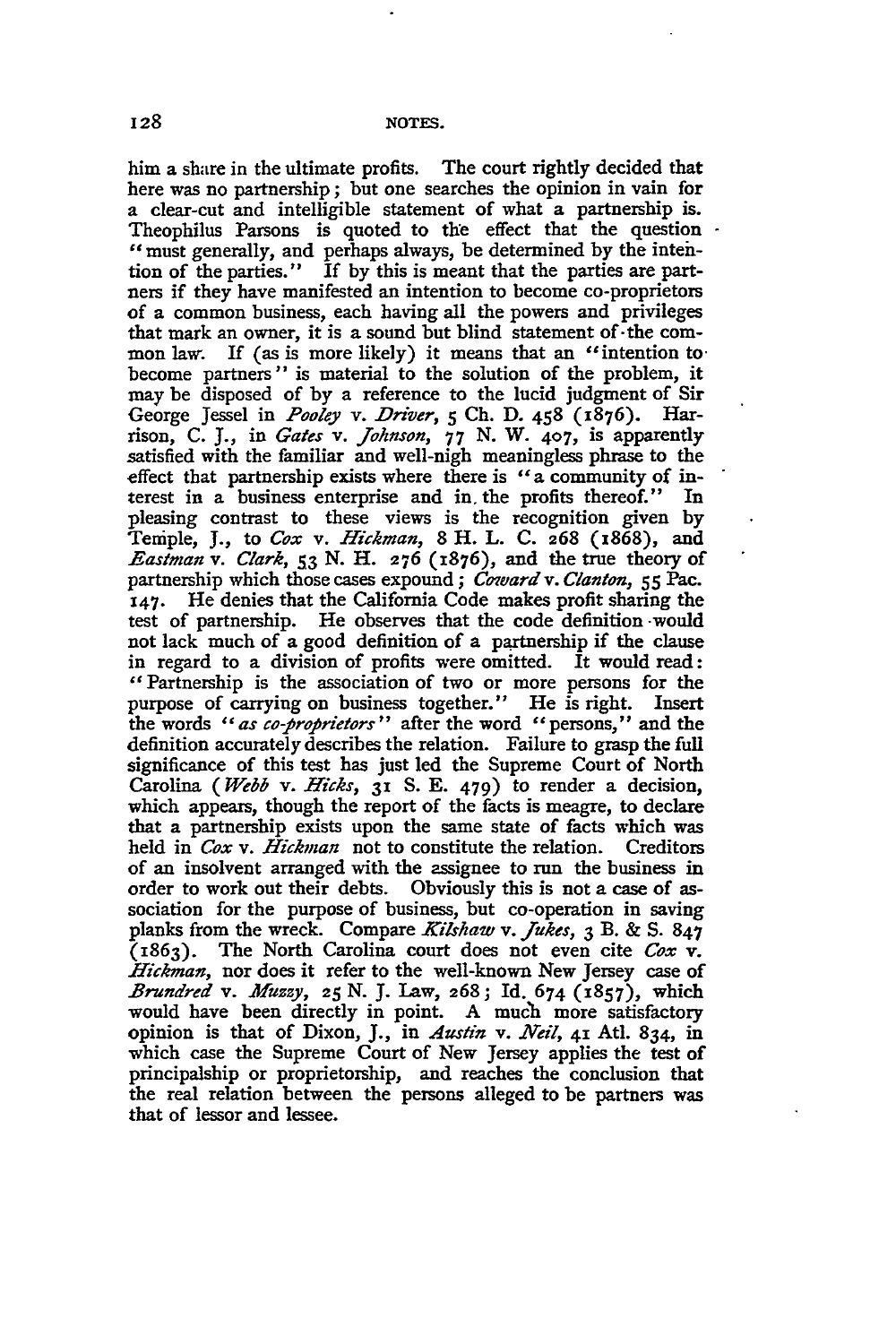OLEOMARGARINE **;** CONSTITUTIONALITY OF **STATE** LAWS **REGU-LATING ITS** MANUFACTURE **AND** SALE In recent years a number of states have attempted to prohibit the sale of oleomargarine within their borders. Owing to the vast amount of capital invested in the manufacture of this substance, as opposed to the wealthy dairy interests, which are inimical, as a matter of course, to its use **by** the public, the statutes upon this subject have been bitterly contested, and there is no slight probability of a further development of this question **by** the courts. The latest decision upon it is the case of *W nght* v. *State,* **41 Atl. 795** (Nov. **17,** 1898), in which the Court of Appeals of Maryland affirmed the constitutionality of the statute of that state set forth below.

The following statutes have been attacked as violating provisions of the Constitution of the United States **:**

Maryland Act of Assembly, Cod. Publ. Laws, Art. **27,** Sec. **88 (z888):** *"No* person shall manufacture out of any oleaginous substance other than that produced from unadulterated milk, or of cream from the same, **.** . **.** any article designed to take the place of butter or cheese, **. .. .** or shall sell or offer the same for sale as an article of food." Section **89** prohibits the manufacture or sale of such article, *"whether such aricle is made or produced in this state or elsewhere."*

Pennsylvania Act of Assembly, May **21,** 1885, P. L. **22,** was substantially similar to the Maryland Act, except that the clause in italics was omitted.

Massachusetts Statutes, x891, c. **58,** p. 695, prohibited the sale of the aforesaid "article in imitation or butter. **.** . . *"Provided,* that nothing in this act shall be construed to prohibit the manufacture and sale of oleomargarine in a separate and distinct form, *and in such manner as shall advise the consumer of its real character, free from coloration or ingredient that causes it to look like butter."*

New Hampshire Publ. Stat., **1891,** c. **127,** § **19,** prohibited the sale of oleomargarine, "unless the same is contained in tubs. firkins, etc., marked 'oleomargarine,' . . . and, if it is a substitute for butter, *unless it is of a piink color."*

The three last statutes have been brought before the Supreme Court of the United States on the ground that they were in conflict with the Fourteenth Amendment and the Commerce Clause. In *Powell v. Pennsylvania,* **127** U. **S. 678** (1888), defendant was indicted for selling in Pennsylvania a package of oleomargarine manufactured in that state. The Supreme Court affirmed the decision of the Supreme Court of Pennsylvania, holding that, as to oleomargarine manufactured within the state, the Act of i885 was a valid exercise of the police power, and not in conflict with the Fourteenth Amendment. Justice Gray dissented, and the closing words of his opinion are significant: "The prohibition of sale in any way, or for any use, is quite a different thing from a regulation of the sale or use so as to protect the health and morals of the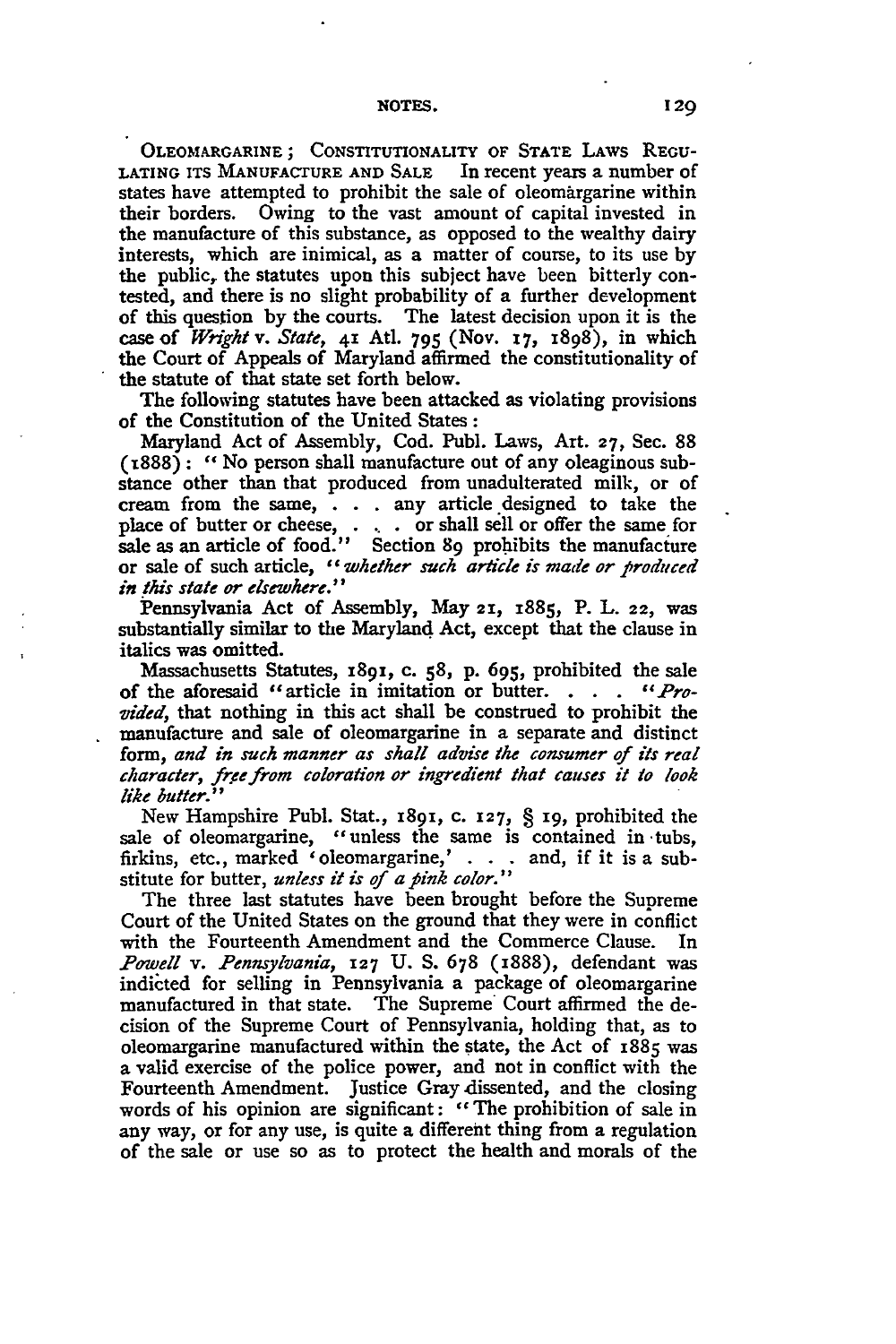community. The fault which I find with the opinion of the court on this head is that it ignores the distinction between regulation and prohibition."

Next in order the Massachusetts statute was called into question. In *Plumley v. Afassachusefis,* **155 U. S. 493** (1894), defendant was indicted for selling in Massachusetts an original package of oleomargarine manufactured in Illinois. The court held that, even though the law acted on a subject of interstate commerce, yet its plain effect was merely the prevention of deception and- fraud on the public, and it was, therefore, valid under the police power. Fuller, **C.** J., Field and Brewer, JJ., dissented on the ground that the statute prevented the sale of oleomargarine when of a color similar to butter, even though there might have been no intention on the part of the seller to deceive the public into the belief that it was butter. "I deny that a state may exclude from commerce legitimate subjects of commercial dealings because of the possibility that their appearance may deceive purchasers in regard to their qualities."  $\bar{C}$  Per Fuller, diss.).

Last year the Pennsylvania and New Hampshire statutes **came** before the court, this time the question of interstate commerce being involved in their application. In *Schollenberger v. Pennsyl*vania, 18 Sup. Ct. 757 (1898), the Supreme Court of the United States held the Pennsylvania statute void as a regulation of-interstate commerce when it acted upon original packages of oleomargarine brought from other states. The opinion of the court, delivered **by** Justice Peckham, is a work of exceptional learning and ability. After considering the nature and history of oleomargarine, he comes to the conclusion that, within the past quarter of a century, oleomargarine has ceased to be a "newly discovered product," which a state legislature might well prohibit on the ground that it might be dangerous to the public, but that it is a "perfectly healthful commodity" and a "nutritious article of food." Therefore, the state may not prohibit the introduction of the said nutritious food within her borders **;** and it is useless for her legislature to declare that the health of the inhabitants may be harmed thereby, since the question as to the nature and effect of oleomargarine is to be decided by the court and not by the legislature. From this decision Justices Gray and Harlan emphatically dissented. They denied that even at this date a. court has power to say that, as regards a substance of the nature of oleomargarine, the legislature has erred when it solemnly declares its introduction into the state to be a danger to the health of the community, and the statute to be necessary to protect the people from being induced to purchase articles either not fit for food, or differing in nature from what they purport to be; but that "the questions of danger to health, and of likelihood of fraud or deception, and of the preventitive measures required for the protection of the people, are questions of fact and of public policy, the determination of which belongs to the legislative department and not to the judiciary."